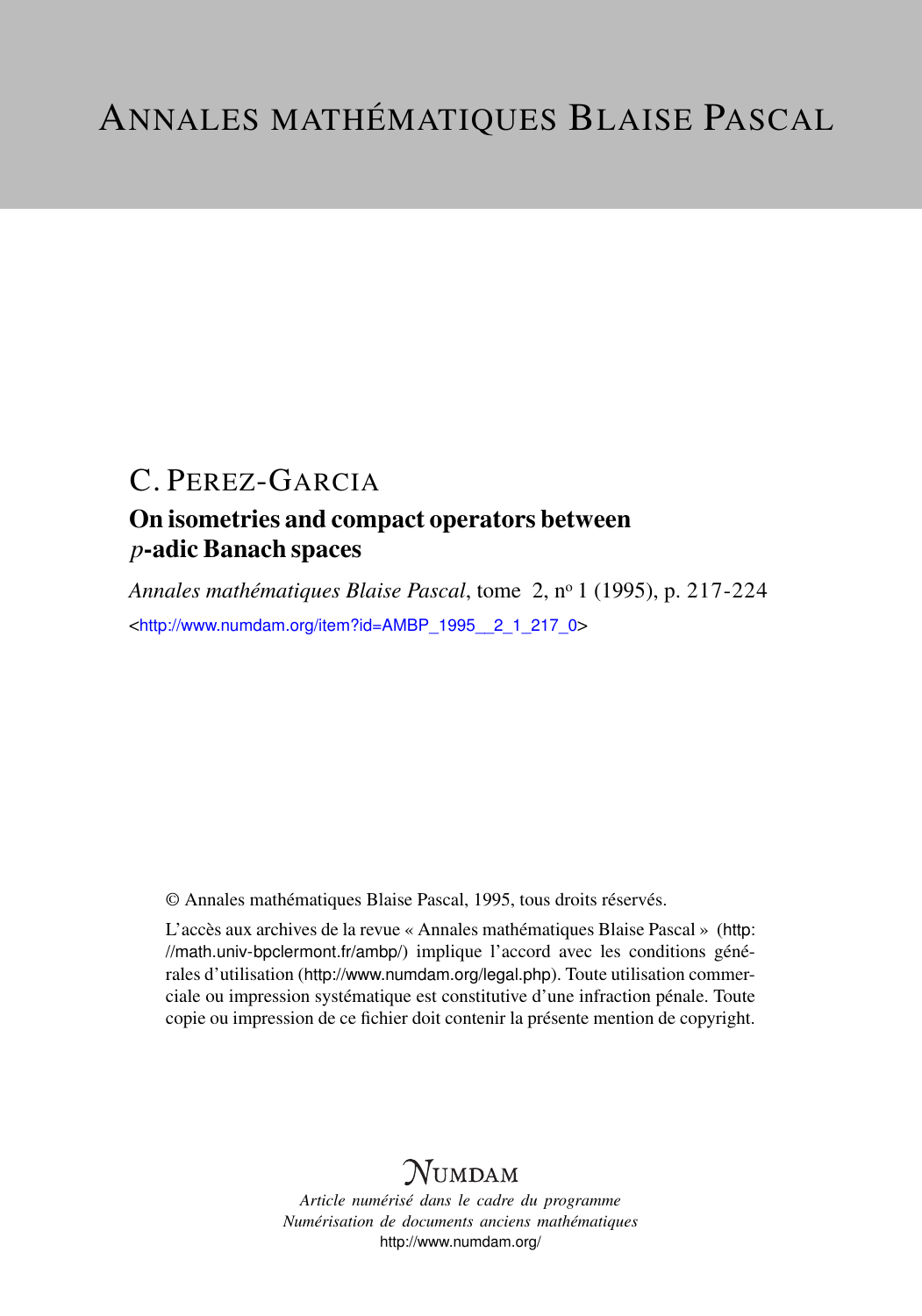#### ON ISOMETRIES AND COMPACT OPERATORS

## BETWEEN p-ADIC BANACH SPACES

### C. Perez-Garcia \*

Abstract. We study in this paper conditions under which two spherically complete nonarchimedean Banach spaces are isomorphic (Theorem 2.5). As an application we describe (Corollary 3.2) the spherical completion of the closed subspaces of  $l^{\infty}$  constructed by the author (jointly with W.H. Schikhof) in (5J.

Also, certain related questions concerning with the complementation of the space of compact operators are considered in this paper (Theorems 4.1 and 4.3). As a consequence (Corollary 4.5) we obtain extensions of some of the results proved by T. Kiyosawa in  $[3]$ .

1991 Mathematics subject classification : 46510.

#### 1. PRELIMINARIES

Throughout this paper  $K$  is a non-archimedean valued field that is complete under the metric induced by the non-trivial valuation  $\vert \cdot \vert$ , and E, F, G... are non-archimedean Banach spaces over K. By  $E \sim F$  we mean that E and F are *isomorphic*, i.e., there is a linear isometry from  $E$  onto  $F$ . We will denote the completed tensor product of  $E$  and  $F$ in the sense of [7], p.123 by  $E\hat{\otimes}F$ .

Let  $X \subset E - \{0\}$  and let  $t \in (0,1]$ . X is called a t- orthogonal (orthogonal, when  $t = 1$ ) system of E if

$$
\|\sum_{i=1}^m \lambda_i x_i\| \geq t \ \ max_i \|\lambda_i x_i\|
$$

for all  $m \in N$ , all  $\lambda_1, \ldots, \lambda_m \in K$  and all  $x_1, \ldots, x_m \in X$ , where  $x_i \neq x_j$  for  $i \neq j$  (see [7], p.171). If in addition the closed linear hull of X is E itself, X is called a  $(t$ -)orthogonal base of E.

\* Research partially supported by Comision Mixta Caja Cantabria-Universidad de Cantabria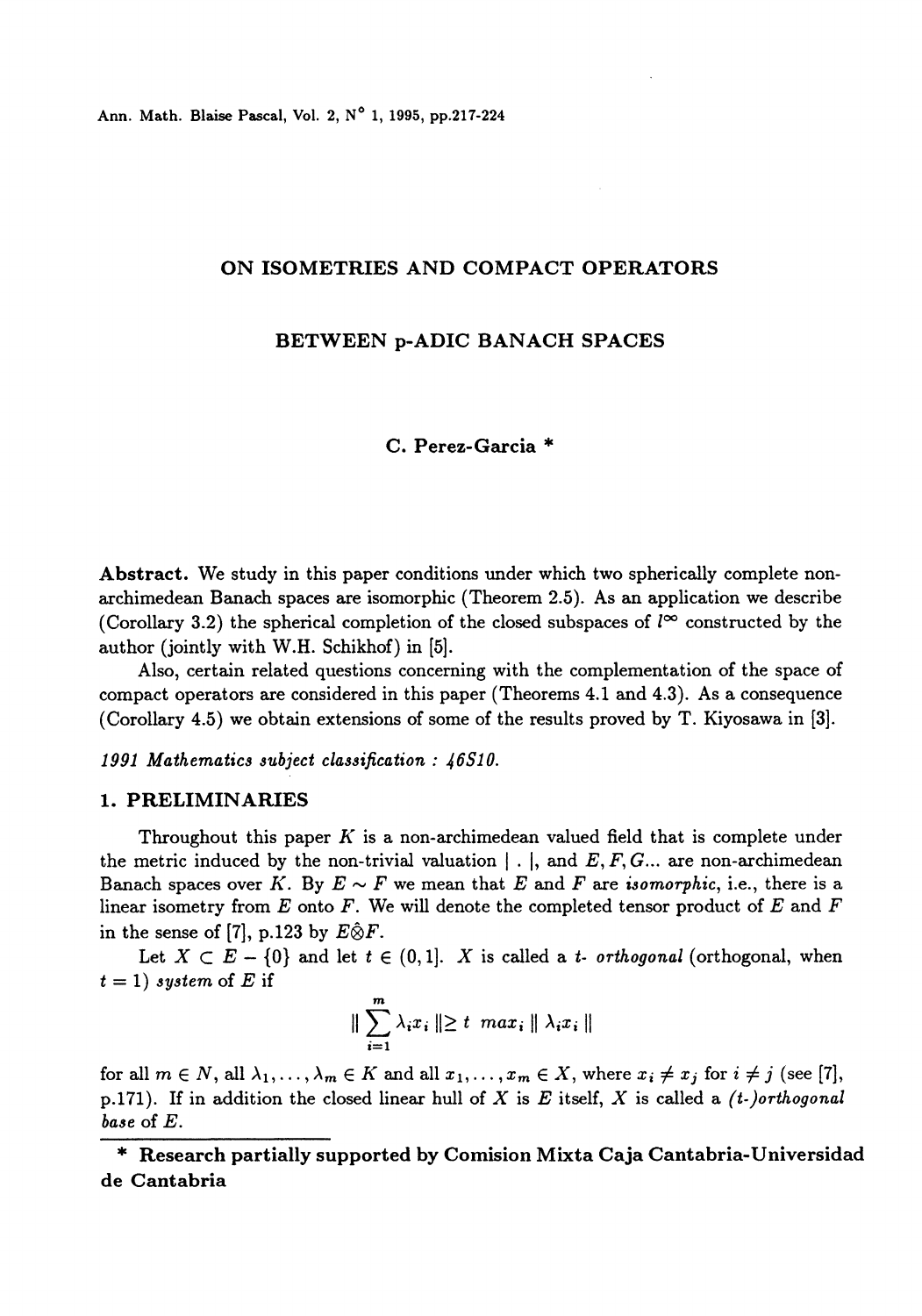A Banach space is called spherically complete if every sequence of closed balls

$$
B(a_1,r_1) \supset B(a_2,r_2) \supset \ldots
$$

for which  $r_1 > r_2 > ...$  has a non-empty intersection. By  $E^{\vee}$  we will denote the spherical completion of a Banach space  $E$  (see [7], p.148).

For a subset B of E,  $[B]$  will denote the closed linear hull of B. B is called *compactoid* if for every  $r > 0$  there exists a finite set S in E such that  $B \subset \cos + B(0, r)$ , where  $\cos$ denotes the absolutely convex hull of S.

 $L(E, F)$  will denote the Banach space of all continuous linear maps (or operators) from E into F, endowed with the usual norm. The topological dual space of E is  $E' = L(E, K)$ . E is called reflexive if the canonical linear map from  $E$  into  $E''$  is a surjective isometry.

By  $C(E, F)$  we will denote the closed subspace of  $L(E, F)$  consisting of all *compact* operators from E into F (i.e., the maps  $T \in L(E, F)$  for which the image of the closed unit ball of  $E$ , is a compactoid subset of  $F$ ).

We say that F is a strict quotient of E if there exists a  $T \in L(E, F)$  such that  $||T|| \leq 1$ and for every  $y \in F$  there is  $x \in E$  for which  $T(x) = y$  and  $||x|| = ||y||$ .

For unexplained terms and background we refer to [7].

#### 2. ISOMETRIES AND STRICT QUOTIENTS

In the same spirit as Theorem 4.I of [4], the main purpose of this section (Theorem 2.5) is study conditions under which we can assure that E and F are isomorphic, when E and F have orthogonal bases or are spherically complete.

First, we prove some preliminary results.

**Lemma 2.1:** Let  $X, Y$  be maximal orthogonal systems in  $E$  and  $F$  respectively. Suppose  $a)$  There exists a linear isometry from  $E$  into  $F$ ,

or

b) There exists a strict quotient map from F onto E.

Then,  $|X|$  is isomorphic to an orthocomplemented subspace of  $|Y|$ .

**Proof :** By assumption, there exists an orthogonal system Z in F such that  $[X] \sim [Z]$ . Let W be a maximal orthogonal system in F containing Z. Clearly  $[Z]$  is orthocomplemented in [W] and, since  $[W] \sim [Y]$  ([7], 5.4), the conclusion follows.

**Theorem 2.2 :** If E and F have orthogonal bases (resp. E and F are spherically complete), then the following are equivalent.

i) There exists a linear isometry from E into F.

ii) There exists a strict quotient map from F onto E.

iii)  $E$  is isomorphic to an orthocomplemented subspace of  $F$ .

**Proof:** First assume that E and F have orthogonal bases. Then, the result is a direct consequence of 2.1.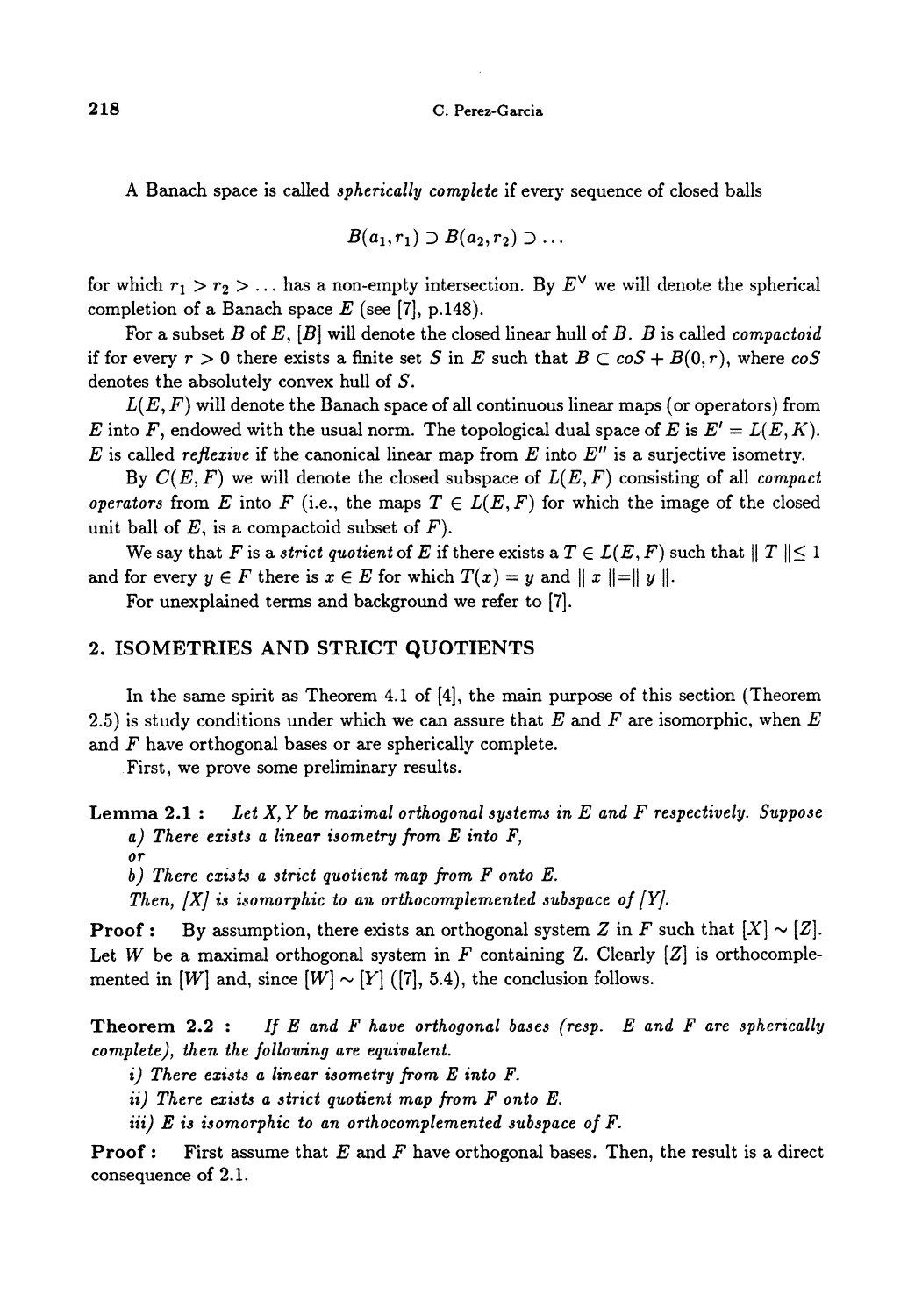Now assume that E and F are spherically complete. The equivalence  $i \rightarrow iii$  follows from [7], 4.7. To prove  $ii) \Rightarrow i$ , let X, Y be as in 2.1 with a linear isometry from [X] into [Y]. By 4.7 and 4.42 of [7], this isometry extends to a linear isometry from  $E = [X]^\vee$  into  $F = [Y]^\vee$ .

Corollary 2.3 :  $([6], 2.1)$  Let E,F be Banach spaces of countable type where K is spherically complete. Then, there exists a strict quotient map from  $F$  onto  $E$  iff  $E$  is isomorphic to an orthocomplemented subspace of F.

**Proof:** Observe that if  $K$  is spherically complete, then every Banach space of countable type over K has an orthogonal base  $([7], 5.5)$ . Now, apply 2.2.

In the same line as 2.1 we have.

**Lemma 2.4:** Let  $X, Y$  be maximal orthogonal systems in  $E$  and  $F$  respectively. Suppose a) There exist linear isometries from E into F and from F into E,

or b) There exist strict quotient maps from E onto F and from F onto E.

Then,  $[X] \sim [Y]$ .

**Proof :** Let  $\Gamma = \{ |\lambda| : \lambda \neq 0 \}$  be the value group of K and let H be a system of representatives of  $(0, \infty)/\Gamma$ . Without loss of generality we can assume that all values of norms of elements of X and Y belong to H. For each  $h \in H$ , put

$$
X_h = \{x \in X : ||x|| = h\}
$$

$$
Y_h = \{y \in Y : ||y|| = h\}.
$$

It follows easily from 2.1 that there exist linear isometries from  $[X_h]$  into  $[Y_h]$  and from  $[Y_h]$ into  $[X_h]$ . Applying 5.3 and Remark following 5.2 of [7] we deduce that the sets  $X_h$  and  $Y_h$  have the same cardinality for each  $h \in H$ . Hence,  $[X] = \bigoplus_{h \in H} [X_h] \sim \bigoplus_{h \in H} [Y_h] = [Y].$ 

We can now prove the main result of this section.

**Theorem 2.5 :** If E and F have orthogonal bases (resp. E and F are spherically complete ), then the following are equivalent.

i) There exist linear isometries from E into F and from F into E.

ii) There exist strict quotient maps from  $E$  onto  $F$  and from  $F$  onto  $E$ .

iii) E is isomorphic to an orthocomplemented subspace of F and F is isomorphic to an orthocomplemented subspace of E.

iv)  $E \sim F$ .

**Proof :** The equivalences  $i) \Leftrightarrow ii) \Leftrightarrow iii)$  are a direct consequence of 2.2. When  $E$  and  $F$  have orthogonal bases, the rest follows directly from 2.4.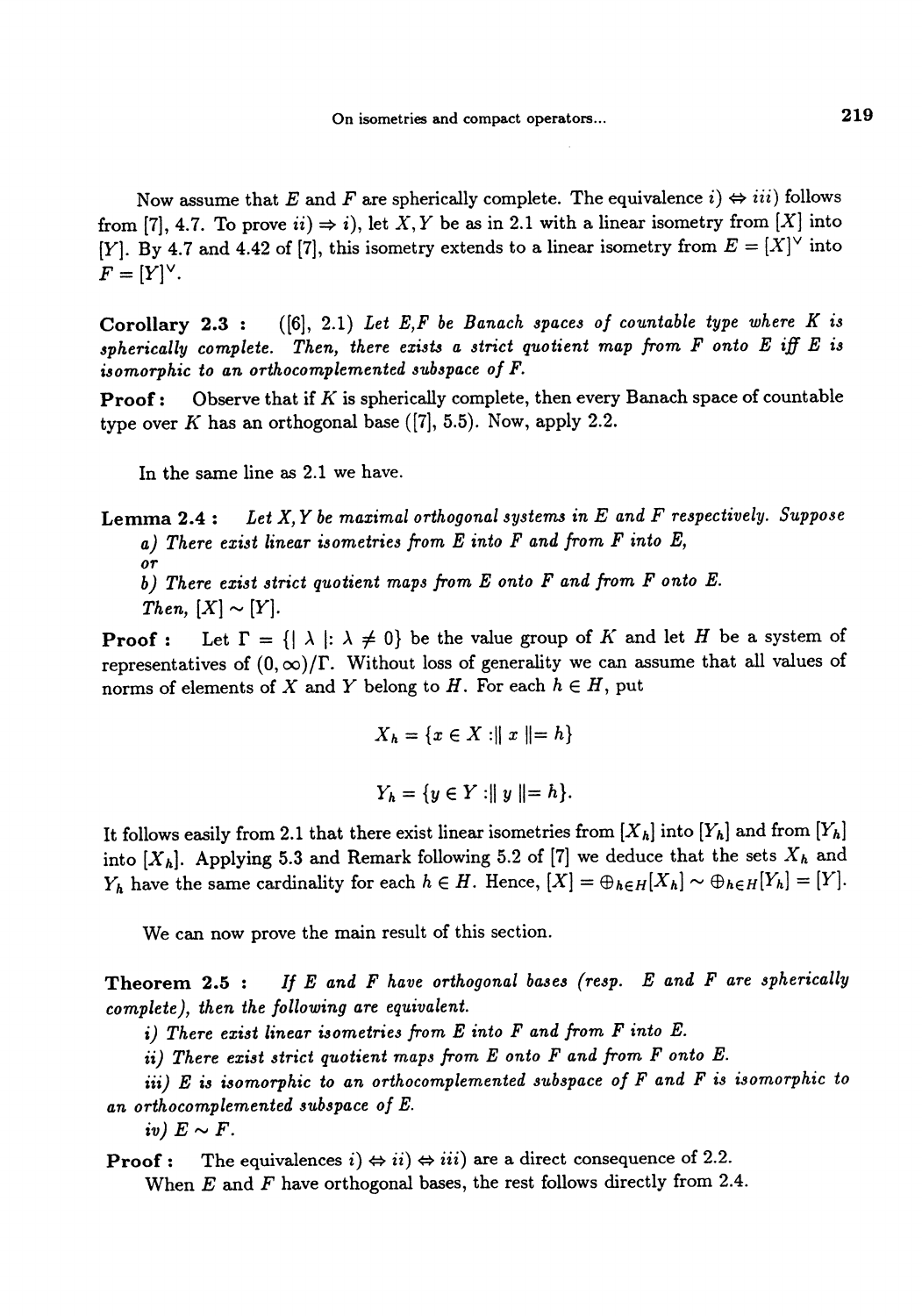Now assume that E and F are spherically complete spaces satisfying i). Let  $X, Y$  be as in 2.4 and such that  $[X] \sim [Y]$ . By 4.7 and 4.42 of [7] we conclude that  $E = [X]^\vee \sim$  $[Y]^\vee = F$ , and so iv) comes true.

#### 3. TENSOR PRODUCT OF BANACH SPACES

It was showed in [5] that by forming tensor products we can construct in a simple way natural examples of non-reflexive and non-spherically complete closed subspaces of  $l^{\infty}$ (compare with [7], 4.J). More concretely, putting together the results proved in section 3 of [5] we obtain the following.

Theorem 3.1: For  $n \in N$ ,  $n \geq 2$ , let  $G_n = l^{\infty} \hat{\otimes} \stackrel{n}{\cdots} \hat{\otimes} l^{\infty}$ . Then,  $G_n$  is isomorphic to a non-reflexive closed subspace of  $l^{\infty}$  and such that

 $G_n$  is spherically complete iff the valuation on K is discrete  $(1)$ (however, it is well known that  $l^{\infty}$  is reflexive when K is not spherically complete ([7], 4.17), and  $l^{\infty}$  is spherically complete when K is spherically complete ([7], 4.A)).

Looking at (1) the following question arises in a natural way. Describe the spherical completion of  $G_n$  when the valuation on K is dense. Theorem 2.5 contains the key to the answer. In fact, we have.

Corollary 3.2 : ([4], 4.5.3) For each  $n \geq 2$ ,  $(G_n)^{\vee} \sim (l^{\infty})^{\vee}$ . In particular, if K is spherically complete then  $(G_n)^{\vee} \sim l^{\infty}$ .

**Proof :** There exist linear isometries from  $l^{\infty}$  into  $G_n$  and from  $G_n$  into  $l^{\infty}$ . Now the conclusion follows from 2.5 and [7], 4.42.

Now, we are going to show that by taking tensor products we can also construct natural examples of Banach spaces for which Theorems 2.2 and 2.5 are false.

It is very easy to verify that the following generalization of 3.7 in [5] remains true.

**Theorem 3.3 :** Suppose that E contains an orthogonal sequence  $v_1, v_2, \ldots$  such that  $|| v_1 || > || v_2 || > ...$  and  $lim_n || v_n || = 1$ . Then,  $\int_{-\infty}^{\infty} E$  is not spherically complete.

Also, the following slight extension of 3.I will be very useful to our purpose.

**Proposition 3.4 :** Let  $s_1, s_2, \ldots$  be a sequence in  $(0, \infty)$  such that  $s_1 > s_2 > \ldots$  and  $\lim_{n} s_n = 1$ . Make  $s : N \longrightarrow \{s_1, s_2, \ldots\} \subset (0, \infty)$  such that  $\{m \in N : s(m) = s_n\}$  is an infinite set for all  $n \in N$ . Then,  $E := l^{\infty} \hat{\otimes} l^{\infty}(N, s)$  is isomorphic to a non-reflexive and non-spherically complete closed subspace of  $F := l^{\infty}(N, s)$ .

**Proof :** If  $\{e_i : i \in N\}$  is the canonical orthogonal base of  $c_0$  and  $c_0(N,1/s)$ , then  ${e_i \otimes e_j : i, j \in N}$  is an orthogonal base of  $c_0 \hat{\otimes} c_0(N, 1/s)$  ([7], 4.30) and so

$$
c_0\ddot{\otimes}c_0(N,1/s)\sim c_0(N,1/s). \tag{2}
$$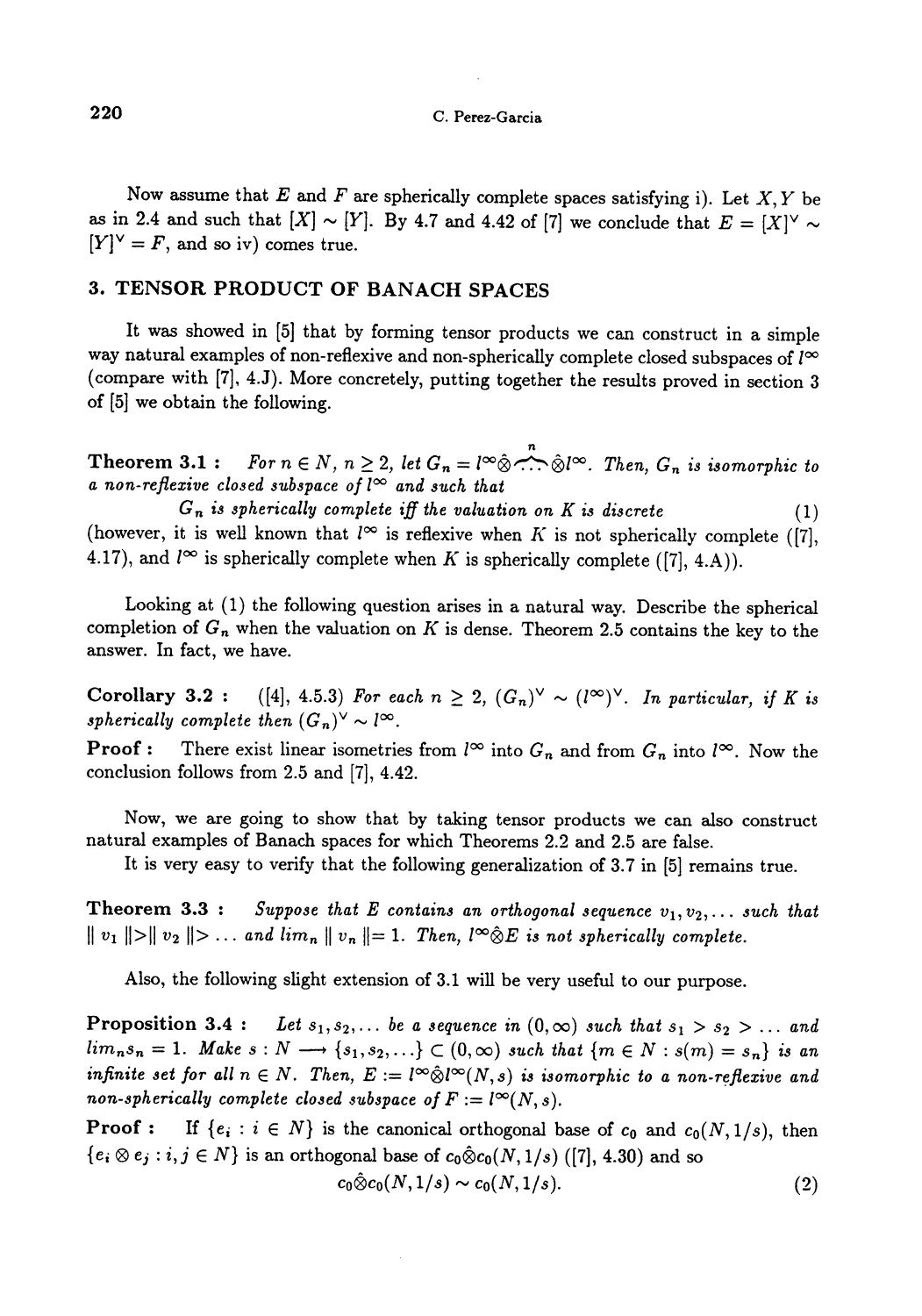Further, it follows from [7], 3.Q.ii) and 4.34 that there exists a linear isometry from  $i^{\infty} \hat{\otimes} i^{\infty}(N,s)$  into  $(c_0 \hat{\otimes} c_0(N,1/s))'$ . Applying (2) we deduce the existence of a linear isometry from  $E$  into  $F$ .

Clearly if K is spherically complete, E is not reflexive  $([7], 4.16)$ . If K is not spherically complete the non-reflexivity of  $E$  follows, by 3.Q.ii) and 4.22.ii) of [7], like in the proof of 3.6.iii) in [5].

Finally observe that, by 3.3, E is not spherically complete.

This is enough material to give our example.

Example 3.5 : Let E,F be as in 3.4. Then, there exist linear isometries from E into F and from F into E, but E is not isomorphic to an orthocomplemented subspace of F.

Indeed, since  $K\hat{\otimes} l^{\infty}(N,s) \sim l^{\infty}(N,s)$  ([7], 4.P.iii)), we clearly have a linear isometry from F into E. Also, by 3.4, there is a linear isometry from E into F.

Suppose that

E is isomorphic to an orthocomplemented subspace of F. (\*) We derive a contradiction.

First assume that K is spherically complete. Since F is spherically complete ([7], 4.A), and by  $(*)$  E is isomorphic to a quotient of F, we deduce that E is also spherically complete ([7], 4.2), in contrast to 3.4.

Now assume that K is not spherically complete. By (\*), there is a Banach space G such that  $F \sim E \oplus G$  and since  $E \not\sim F$  (recall that F is reflexive ([7], 4.22.ii)) whereas E is not reflexive (3.4)), we have  $G \neq \{0\}$ .

We know that E is isomorphic to the Banach space of all compactoid sequences on  $l^{\infty}(N, s)$  endowed with the supremum norm ([7], 4.R.v)). On the other hand, applying 3.Q and 4.R.I) of [7] and (2) we obtain that

$$
\times_n l^{\infty}(N,s) \sim (\oplus_n c_0(N,1/s))' \sim (c_0 \hat{\otimes} c_0(N,1/s))' \sim F.
$$

Taking account these facts in conjuction with the fact that

 $(\times_n l^{\infty}(N,s) / \bigoplus_n l^{\infty}(N,s))' = \{0\}$ 

 $([7], 4,1, \text{ and } 4.3)$ , we derive that  $G' = \{0\}$ , a contradiction.

Remark 3.6 : Let E,F be the Banach spaces considered in 3.4 and 3.5.

1. F is isomorphic to an orthocomplemented subspace of E .

Indeed, observe that  $l^{\infty}(N, s) \sim K \hat{\otimes} l^{\infty}(N, s)$  and K is isomorphic to an orthocomplemented subspace of  $l^{\infty}$ .

2. Suppose that K is not spherically complete. Although  $E \not\sim F$  we have  $E' \sim F'$ .

Indeed, by 4.22.ii) of [7],  $F' \sim c_0(N, 1/s)$ . Further, like in 3.6.ii) of [5], we can prove that  $E' \sim (l^{\infty})' \hat{\otimes} (l^{\infty}(N, s))' \sim c_0 \hat{\otimes} c_0(N, 1/s)$ . By (2),  $E' \sim c_0(N, 1/s)$ .

3. Similarly to 3.2 we can prove that  $E^{\vee} \sim F^{\vee}$ .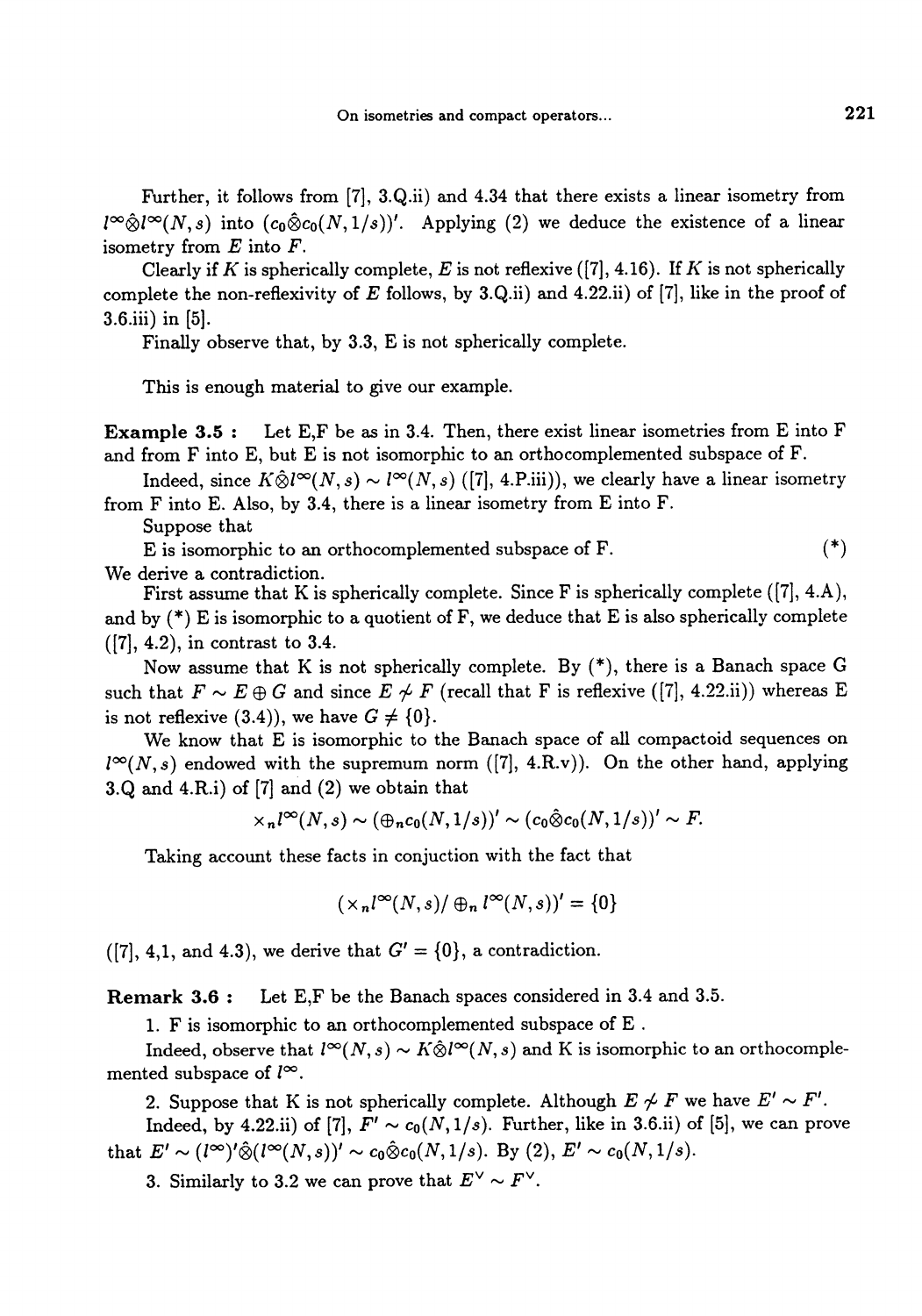### 4. COMPLEMENTATION OF THE SPACE OF COMPACT OPERATORS

It follows from [7], 4.41 that

$$
\stackrel{\text{(a)}}{\otimes} \stackrel{\text{(b)}}{F} \sim C(c_0, F) \tag{3}
$$

for every Banach space  $F$  over  $K$ . Then, applying 3.3 we obtain.

**Theorem 4.1:** Suppose that K is spherically complete and the valuation on K is dense. Let F be an infinite-dimensional and spherically complete Banach space over K. Then,  $C(c_0, F)$  is not orthocomplemented in  $L(c_0, F)$ .

**Proof :** F contains an orthogonal sequence  $v_1, v_2, \ldots$  such that  $||v_1|| > ||v_2|| > \ldots$  and  $\lim_{n} ||v_n|| = 1$  ([7], 5.5). By 3.3 and (3),  $C(c_0, F)$  is not spherically complete. Hence, since  $L(c_0, F)$  is spherically complete ([7], 4.5),  $C(c_0, F)$  is not isomorphic to a quotient of  $L(c_0, F)$  ([7], 4.2), and we are done.

Remark 4.2 : Theorem 4.1 does not remain true when the valuation on K is discrete. Indeed, by (1) and (3),  $C(c_0, l^{\infty})$  is spherically complete and so it is orthocomplemented in  $L(c_0, l^{\infty})$  ([7], 4.7).

However, for non-spherically complete fields one verifies.

**Theorem 4.3 :** Let F be an infinite-dimensional Banach space over a non-spherically complete field K. Then,  $C(c_0, F)$  is not complemented in  $L(c_0, F)$ .

**Proof :** If  $Q: L(c_0, F) \longrightarrow C(c_0, F)$  is a continuous linear projection, we define the following operators :

 $-f: l^{\infty} \longrightarrow L(c_0, F)$  by

$$
f(\xi)(x) = \sum_{n} \xi_n x_n y_n \qquad (\xi = (\xi_n) \in l^{\infty}, x = (x_n) \in c_0)
$$

where  $y_1, y_2, \ldots$  is an infinite t-orthogonal sequence in  $F$  ( $0 < t < 1$ ) with  $1 \leq ||y_n|| \leq 2$ for all  $n$  (the existence of a such sequence follows by  $(7)$ , 3.16).

 $\begin{align*} \text{all } n \text{ (the existence of a s)}\ \text{- } g: l^{\infty} &\longrightarrow L(c_0, c_0^{\vee}) \text{ by} \end{align*}$ 

$$
g(\xi)(x) = (S \circ f(\xi))(x) \qquad (\xi \in l^{\infty}, x \in c_0)
$$

where  $S : F \longrightarrow c_0^{\vee}$  is a continuous linear map whose restriction to  $[\{y_1, y_2, ...\}]$  is an homeomorphism (to see that a such map exists apply [7], 3.16.ii) and 4.8).

 $-g_1: l^{\infty} \longrightarrow C(c_0, c_0^{\vee})$  by

$$
g_1(\xi)(x) = (S \circ (Q[f(\xi)])(x) \qquad (\xi \in l^{\infty}, x \in c_0).
$$

Then,  $g = g_1$  on  $c_0$  and therefore  $g = g_1$  on  $l^{\infty}$  (recall that  $c_0$  is weakly dense in  $l^{\infty}$ , [7], 4.15). Hence,  $f(\xi) \in C(c_0, F)$  for all  $\xi \in l^{\infty}$ . However, taking  $\xi \in l^{\infty}$  with  $\xi_n = 1$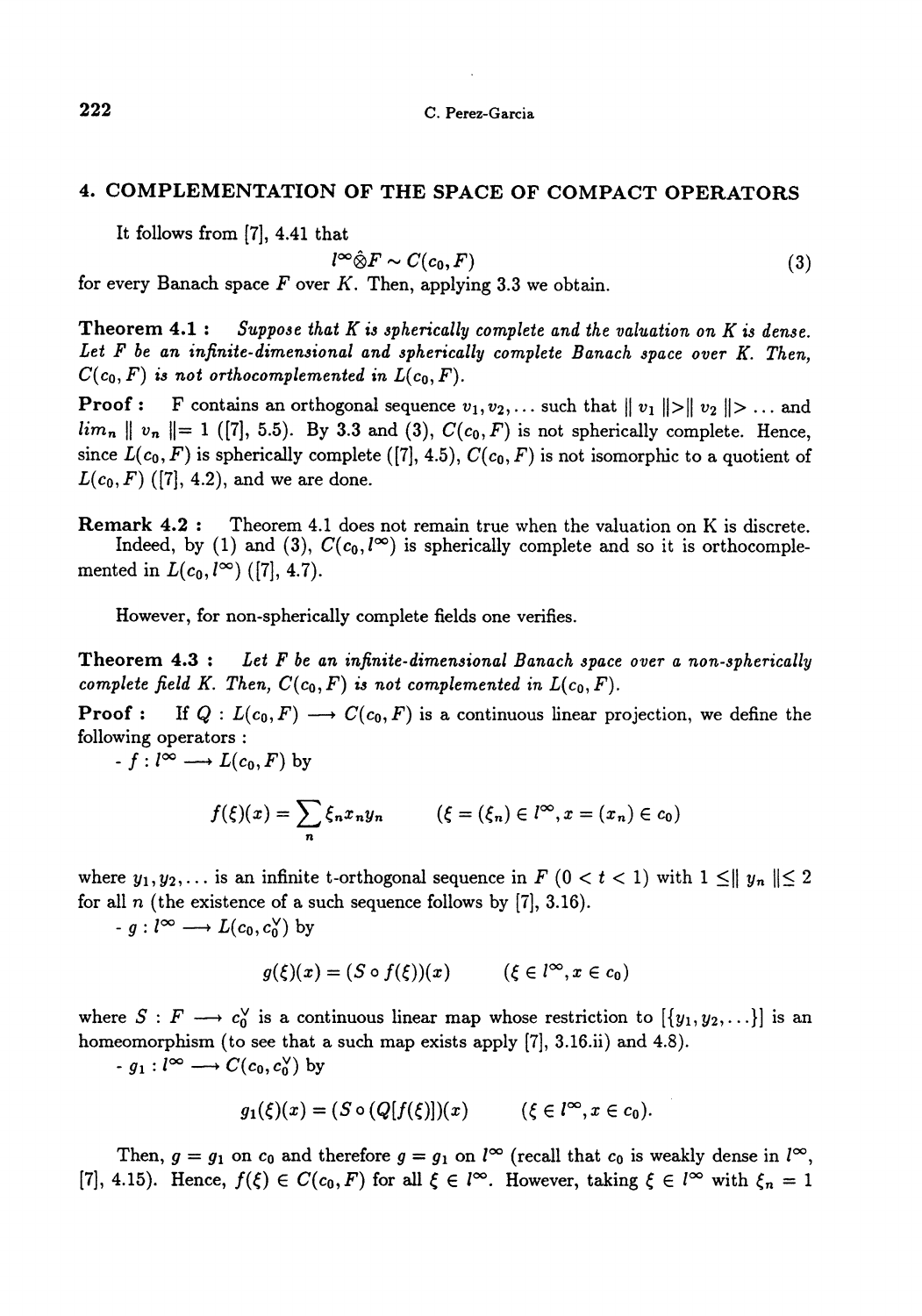for all n, we have that  $f(\xi)(e_n) = y_n$  for all n and so  $\{f(\xi)(e_1), f(\xi)(e_2), ...\}$  is not a compactoid subset of  $F$  ([7], 4.37), a contradiction.

**Remark 4.4 :** For a simpler proof of 4.3 when F is a polar space see [2], 3.3.i).

As a consequence of 4.3 we derive the following extension of Corollary 15 in [3].

Corollary  $4.5:$  Suppose that  $K$  is not spherically complete. Let  $F$  be an infinitedimensional Banach space such that every closed subspace of countable type of F is complemented (e.g. when F has a base, [7], 3.18). Then, the following are equivalent.

i)  $C(E, F) = L(E, F)$ .

ii)  $C(E,F)$  is complemented in  $L(E,F)$ .

iii) There exists an infinite-dimensional Banach space G such that  $C(E, G) = L(E, G)$ .

iv) There exists an infinite-dimensional Banach space  $G$  such that  $C(E, G)$  is complemented in  $L(E, G)$ .

v) E does not contain a complemented closed subspace linearly homeomorphic to  $c_0$ .

**Proof :** Clearly  $i) \Rightarrow ii) \Rightarrow iv$  and  $i) \Rightarrow iii) \Rightarrow iv$ .

 $iv) \Rightarrow v$ ) Suppose that there exists a continuous linear projection  $Q: L(E, G) \longrightarrow$  $C(E, G)$  and E contains a closed subspace H linearly homeonorphic to  $c_0$  with continuous linear projection  $P: E \longrightarrow H$ . We define  $S: L(H, G) \longrightarrow C(H, G)$  by

$$
S(T)(x) = (Q(T \circ P))(x) \qquad (T \in L(H, G), x \in H).
$$

Then, S is a continuous linear projection, and by 4.3 we derive a contradiction.

 $(v) \Rightarrow i$ ) It follows from Theorem 8, iii)  $\Rightarrow$  i) of [1] that  $L(E, c_0) = C(E, c_0)$  (throughout her paper the spherical completeness of  $K$  is assumed, however this part holds without this assumption). Suppose there exists  $T \in L(E, F) - C(E, F)$ . Then,  $T(E)$  contains an infinite-dimensional subspace M of countable type that is closed in  $F$  ([7], 4.40). If  $P: T(E) \longrightarrow M$  is a continuous linear projection from  $T(E)$  onto M, then  $P \circ T \in L(E, M)$ is a surjective compact map, a contradiction ([7], 4.40).

#### Remark 4.6 :

1. If the valuation on  $K$  is discrete, 4.3 is false. (compare with 4.2).

Indeed, every closed subspace of a Banach space over K is complemented in that space  $([7], 4.14).$ 

2. Looking at 4.1 and 4.3, the following questions arise in a natural way. PROBLEMS.

1. Is 4.1 true when F is not spherically complete?.

2. Is 4.3 true when K is spherically complete and the valuation on K is dense?. (Observe that an affirmative answer to Problem 2 implies an affirmative answer to Problem 1).